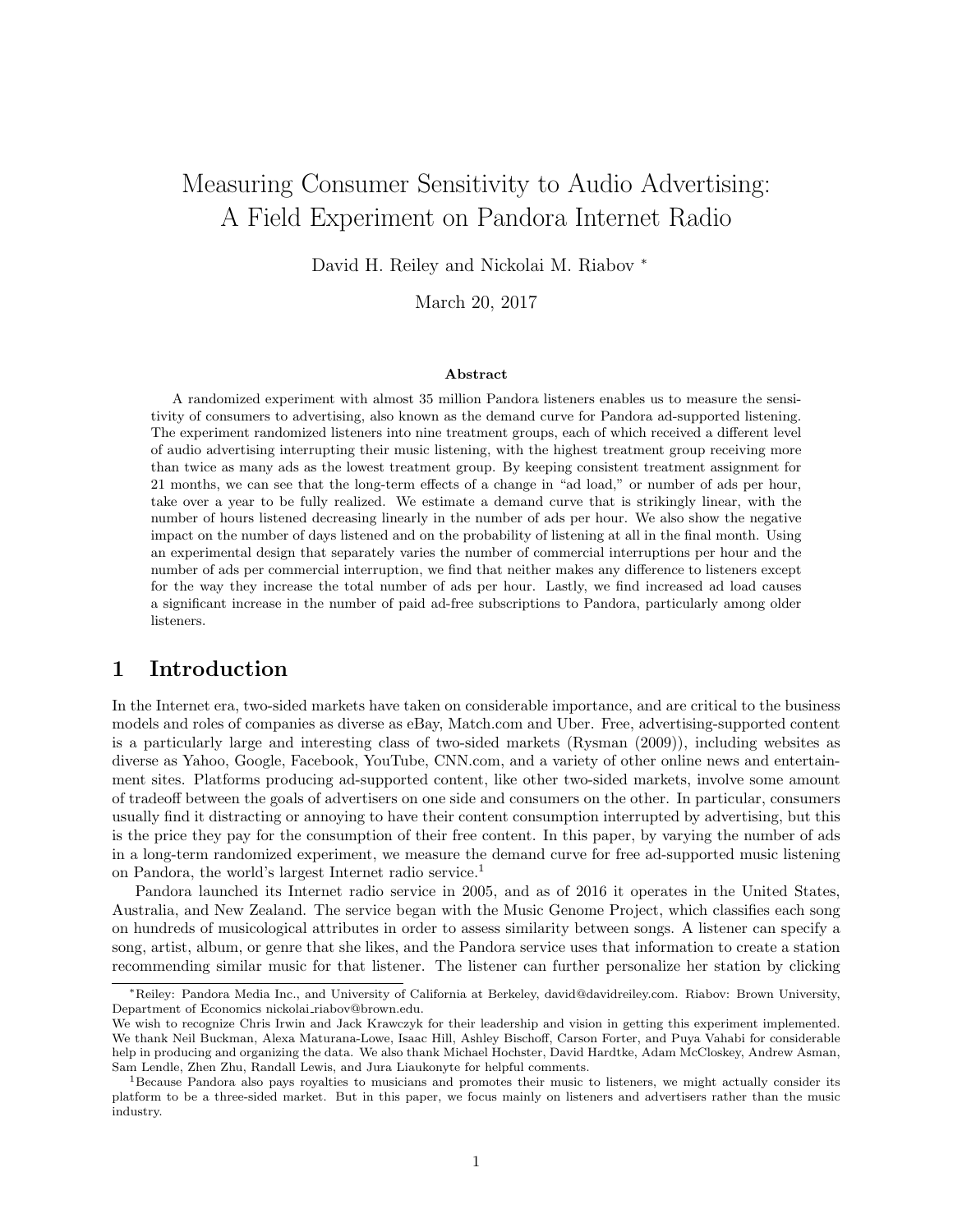thumbs-up or thumbs-down feedback on each song. Pandora algorithms use this thumb data, with over 50 billion thumbs recorded to date, to supplement the Music Genome, recommending music that has been liked by listeners with similar tastes. A team of scientists at Pandora has for years been developing and improving the recommendation algorithms. More recently, Pandora has also started hiring scientists to improve the advertising side of the business, and this paper is an example of the work of the ad science team.

Like many other online content services, Pandora earns its income primarily through advertising. Digital display ads are shown to listeners on the Pandora website; new ads appear only when a listener interacts with the site. In 2008, Pandora also developed a smartphone app to deliver music on mobile devices. Since smartphones have very little screen space on which to display graphical ads, and since listeners typically spend most of their listening time not looking at the website or the mobile app, in December 2008 Pandora introduced audio ads. Audio ads command attention by interrupting the music, just as they do in traditional broadcast radio, though the digital world offers much more scope for the targeting of ads based on listener characteristics. When an audio ad runs on Pandora, if the listener is looking at the Pandora app or website during the ad, she will see a companion display ad tile on the screen. If she looks at the screen after the audio ad has ended, she will see a follow-on display ad for the most recent audio ad. Both of these companion graphics are clickable, just like standard online display advertisements. While Pandora separately sells both display and video advertising ad campaigns for both web and mobile devices, today audio advertising represents the majority of Pandora's advertising revenue.

As of 2016, Pandora has approximately 80 million monthly active listeners, each listening an average of about 20 hours per month. More than 80% of listening now takes place on mobile devices. The remainder takes place on the website as well as on other consumer-electronics devices such as Roku, AppleTV, Sonos speakers, and automobile stereo systems. Given engineering resource constraints, we chose to focus on mobile listening in our experiment. In other words, while our experiment generates variation in the quantity of advertising delivered to each listener, these deliberate differences take place only in the 80% of listening that takes place on mobile devices. Listeners in different treatment groups receive the same advertising treatment when listening on the website or on other consumer-electronics devices; their treatment differs only for the listening that takes place via iOS and Android apps.

This ambitious experiment generates a very precise estimate of Pandora listeners' sensitivity to advertising. By varying the number of ads each listener receives, we measure the long-run effects of advertising intensity on a variety of outcomes, most notably the total quantity of hours of listening demanded by Pandora listeners. Because we experiment with nine different levels of advertising, we are able to measure a continuous demand curve, and show that it is strikingly linear over a range that involves doubling the total quantity of audio advertising on mobile devices.

Typical estimates of demand curves, using observational data, rely on untestable assumptions involving instrumental variables: for example, that some cost-shifting variable X is correlated with supply-based price changes but not with shifts in the demand curve. Experiments allow us to avoid having to make such untestable assumptions in order to identify the causal estimates of price; the randomized experiment guarantees that the effects we measure are true causal effects rather than spurious correlation.<sup>2</sup>

Nevertheless, field-experimental measurements of demand curves are still extremely rare. Amazon experimented with randomized prices to customers in 2000-2001, but the experiment was not well-received by the general public. Customers compared notes online and felt it was unfair that they were receiving different prices from each other. CEO Jeff Bezos publicly stated that it was a "mistake because it created uncertainty for customers rather than simplifying their lives." (PSBJ (2000)) The company announced that if it ever again tested differential pricing, it would subsequently give all buyers the lowest price tested. We are not

<sup>2</sup>A particularly good example of an observational study is the recent paper of Cohen et al. (2016), who use a regressiondiscontinuity analysis to estimate the demand curve for Uber based on discrete changes in "surge pricing." Because the authors are able to observe a continuous scarcity state variable that leads to discrete changes in price, they are able to argue that comparisons above and below each price-change threshold are as good as an experiment. This argument would be incorrect if consumers and drivers were somehow gaming their behavior to act differently just above a threshold than they do just below a threshold, which seems unlikely. A stronger concern about their study is how representative their results may be, since high surge prices in their study apply mainly to those who travel late at night or during morning rush hour, and these demand elasticities might not be representative of all Uber riders. Finally, because they exploit variation at the level of an individual ride, they are measuring a short-run elasticity, which might well be smaller than the long-run elasticity that would result if a treatment consumer received consistently high prices and got used to Uber being relatively expensive versus other transit options. Our experiment scores well on both representativeness and on measuring the relevant long-run demand elasticity, because we apply experimental variation in prices to all Pandora listeners over a long period of time.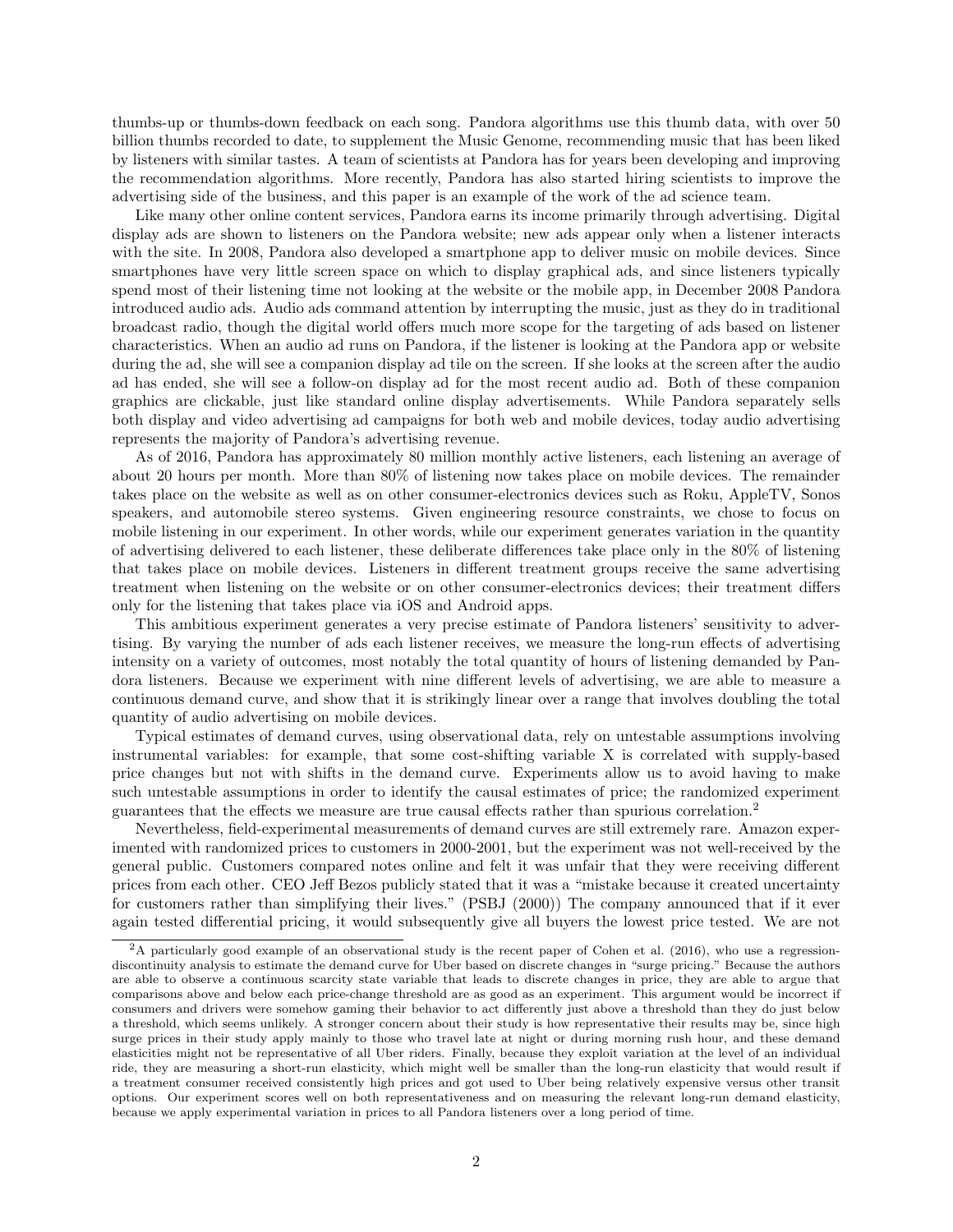aware of any reports of Amazon ever resuming this type of randomized pricing across individuals, but we have (as individual consumers) noticed seemingly random changes in Amazon prices over time. Perhaps due in part to this bad public-relations outcome of the Amazon experiment, most firms have been reluctant to run price experiments to estimate demand. Pandora's decision to run this experiment is an extraordinary exception to this rule.

Field experiments in development economics have often performed binary pricing tests, usually finding large effects of changing the price from zero to some positive (but subsidized) price. Examples include Miguel & Kremer (2002) on free versus \$0.30 deworming medicine, Cohen & Dupas (2007) on free versus \$0.60 mosquito nets, and Ashraf et al. (2010) on free versus positive prices for water treatment. Berry et al. (2015) advocate the use of the Becker-DeGroot-Marschak (BDM) mechanism to estimate demand by eliciting each individual's willingness to pay, though in their water-filtration application they find some tendency for BDM to underestimate demand relative to an experiment that varies posted prices. Lusk et al. (2010) reviews the use of BDM and other lab-in-the-field auction mechanisms to estimate demand for food products in the United States; Lusk notes privately to us via email that his repeated attempts to run pricing experiments in grocery stores have generally failed due to implementation errors by grocery personnel. A rare published example of a posted-price experiment in the developed world is that of Gneezy et al. (2012), who varied the price (from \$5 to \$15) of a souvenir photo offered to thousands of tourists at the conclusion of a boat sightseeing tour.

Perhaps most closely related to our work is the research of Hohnhold et al. (2015), who vary the quality and quantity of advertising served in Google search results, finding that increased quantity and decreased quality increase the "ads blindness" of consumers, making them less likely in the long run to click on ads. Our exercise differs from theirs in that we estimate not just the effects on consumers' interactions with ads, but the extent to which consumers reduce their consumption of music on Pandora as a result of an increase in ad volume.

Our experiment has a number of advantages relative to other measurements of demand curves. First, we are able to run a field experiment, allowing us to avoid the untestable assumptions required to infer causal effects from observational data. Our online setting made it possible for us to implement the randomized experiment without implementation errors or compliance problems. Also, because our price is an experiential one (how many ads am I listening to?), and Pandora's audio ad volume naturally varies across individuals for a variety of institutional reasons described below, the risks of consumers feeling unhappy about perceived differences in treatment are lower. Second, we managed to expose listeners not just to a binary treatment, but to nine different intensities of advertising, with the maximum treatment approximately twice as large as the minimum treatment. Third, we conduct the experiment for 21 months, enabling us to estimate long-run effects on listening behavior. Fourth, our sample size in the millions allows us to estimate the treatment effects with considerable precision. The results add to our scientific understanding of two-sided markets of advertising-supported media content.

The remainder of this paper proceeds as follows. In the next section, we describe the details of the experimental design and provide validation of the randomized treatment assignment. Next we present our main results on the sensitivity of listeners to advertising intensity, including outcomes of hours listened, days listened, and probability of listening at all. In section 4, we measure the increased demand for a substitute product (ad-free subscriptions) due to increased advertising load. Next we look at heterogeneous treatment effects, finding interesting differences between older and younger listeners. In section 6 we take advantage of the experimental design to look at the effect of the number of commercial interruptions. The final section concludes.

# 2 Experimental Design

Between June 2014 and April 2016, Pandora Internet Radio conducted a large-scale experiment to measure the sensitivity of listeners to the number of audio ads they hear interrupting their music stream. During this time period, we randomized 19% of listeners into one of ten different treatment groups: nine treatment groups each with 1% of listeners, plus a 10% control group receiving the Pandora status quo. Each treatment group received different levels of audio advertising when they listened to Pandora via their mobile devices, with an individual's treatment kept consistent for the entire period of the experiment. New listeners joining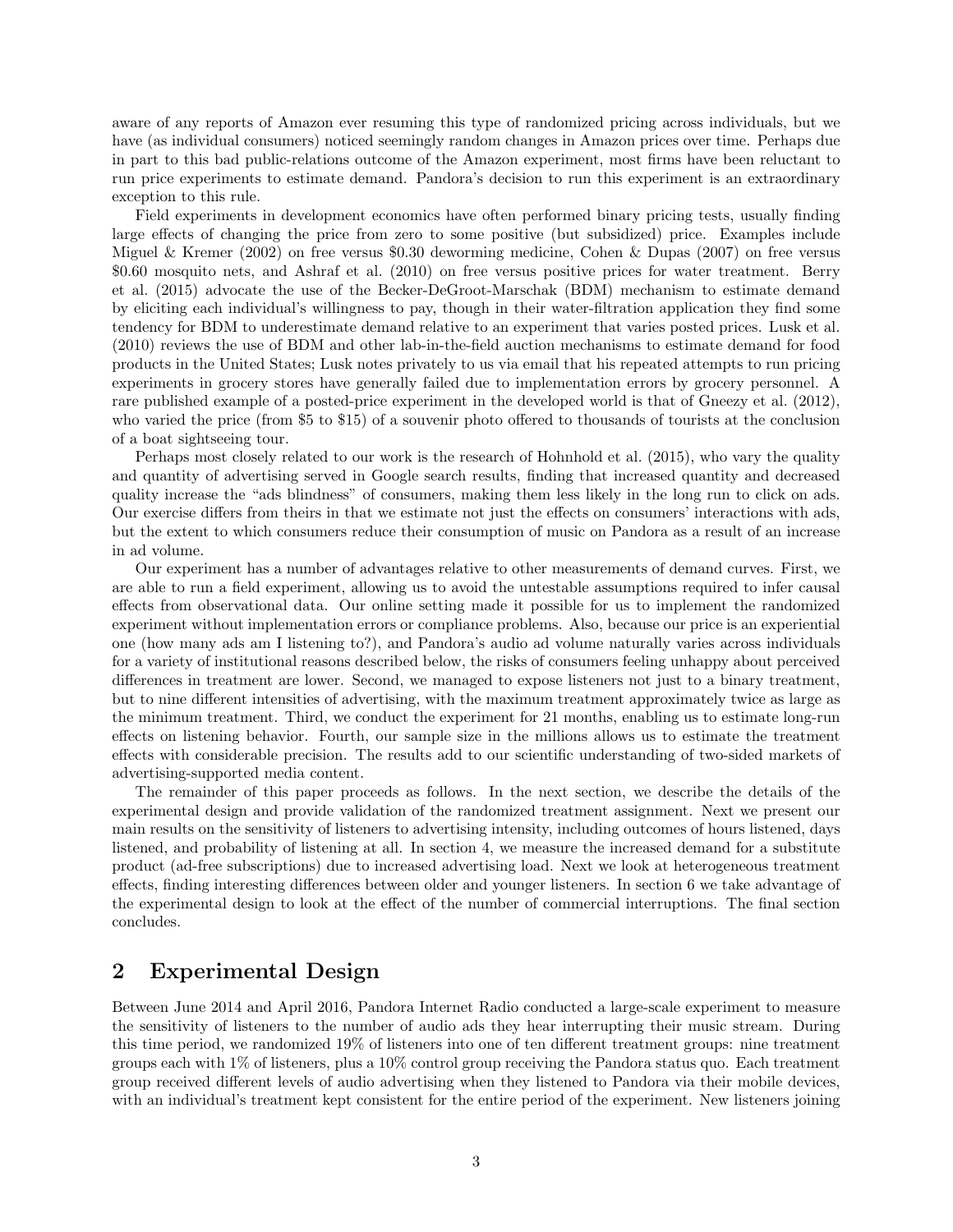Pandora were assigned to treatment using the same randomization (a hashing function of user ID with a unique randomization seed not used in any other current or historical experiments at Pandora).

We implemented a 3x3 experimental design, separately varying the number of commercial interruptions per hour and the number of ads per commercial interruption. At the time the experiment began, the status quo was for listeners to receive four commercial interruptions per hour. We will often refer to each commercial interruption as a "pod" of ads. The status quo at the start of the experiment was for pods to alternate deterministically between one and two ads per interruption, for an average of 1.5 ads per pod. The experiment assigned listeners to receive either 3, 4, or 6 interruptions per hour, and to receive either 1, 1.5, or 2 ads per interruption, with each of the 9 possible combinations getting its own 1% group of listeners. We will use the following shorthand to refer to these treatments: 3x1 for three 1-ad pods per hour, 6x1.5 for six pods per hour alternating between one and two ads per pod, and so on. We note that the large 10% control group was redundant with the status-quo 4x1.5 treatment. By varying ad load in these two separate dimensions, we enable ourselves to measure whether listeners have a preference for more commercial interruptions versus longer commercial interruptions, conditional on the platform's desired number of ads per hour.

The actual number of ads received by an individual will usually differ from the number of ads just described in our experimental design. This happens for a number of institutional reasons. First, ad delivery depends somewhat on listener behavior. For example, ads are delivered according to a given schedule, and a listener who listens to only a single song might not receive any ad at all during that listening session. Also, due to resource constraints, Pandora chose to implement the experiment only in its mobile application (Android and iOS), not on the Pandora website or on other pieces of client software, such as those in automobiles. Listening on mobile devices constituted approximately 80% of Pandora listening during this time period, so the experiment does generate considerable variation in advertising exposure to individuals, but listeners who listened only on the website from their desktop computers would receive no effective differences in treatment. The total amount of realized experimental treatment, therefore, depends on how much listening an individual does on different devices. In our analysis, we consider the impact on total listening across all devices, rather than restricting attention to listening on mobile devices, since many consumers listen via multiple devices and we would expect listener perceptions of Pandora's value to depend on the total amount of advertising they receive during all listening sessions they do.

Second, Pandora's ad delivery also depends on advertiser demand. Unlike in many digital advertising markets, there is no well-developed auction market for online audio advertising. Instead, all audio ads on Pandora are sold via forward contracts with advertisers. These contracts generally specify targeting attributes (such as "males aged 25-44 who live in San Diego and who are listening to punk-rock music"), as well as frequency caps that prevent the same listener from hearing the same advertisement more than a specified number of times per day or week. Given these delivery constraints, Pandora sometimes has no appropriate ad to play for a given listener on a given scheduled ad-delivery opportunity. At such moments, the ad opportunity will go unfilled and the listener will get to listen to more music instead of the scheduled advertisement. The realized "fill rate" (fraction of Pandora ad-delivery opportunities that actually get filled with an ad) can vary with listener attributes, with the time of day, and with the time of year.

Thus, we observe a considerable difference between the intended ad load and the realized ad load for each listener, with the latter being what we expect to affect listener behavior. In our analysis, we therefore use instrumental-variables estimation, as treatment assignment causes plenty of exogenous variation in realized ad load, amidst other potentially endogenous variation.

We consider several different outcome measures in this experiment. Listeners may react to the increased "price" of additional audio advertising by reducing their listening in one of several ways. We consider total hours listened, number of days active in a given month, and probability of listening at all to Pandora during a given time period. Finally, we measure the impact on the probability of purchasing an ad-free subscription to Pandora, which represents a substitute (costing approximately \$5 per month) for the ad-supported version of the music service. For confidentiality reasons, we have normalized the listening hours and days metrics by dividing all observations by the control-group mean and multiplying by 100. We remind the reader of the normalization with the abbreviation "norm." in our tables of results.

We next validate our randomized experiment by verifying that treatment assignment is uncorrelated with other variables of interest. In particular, we compute means of the outcome variables during the pretreatment period, which we define as the week just before the experiment began to ramp listeners' intended ad loads to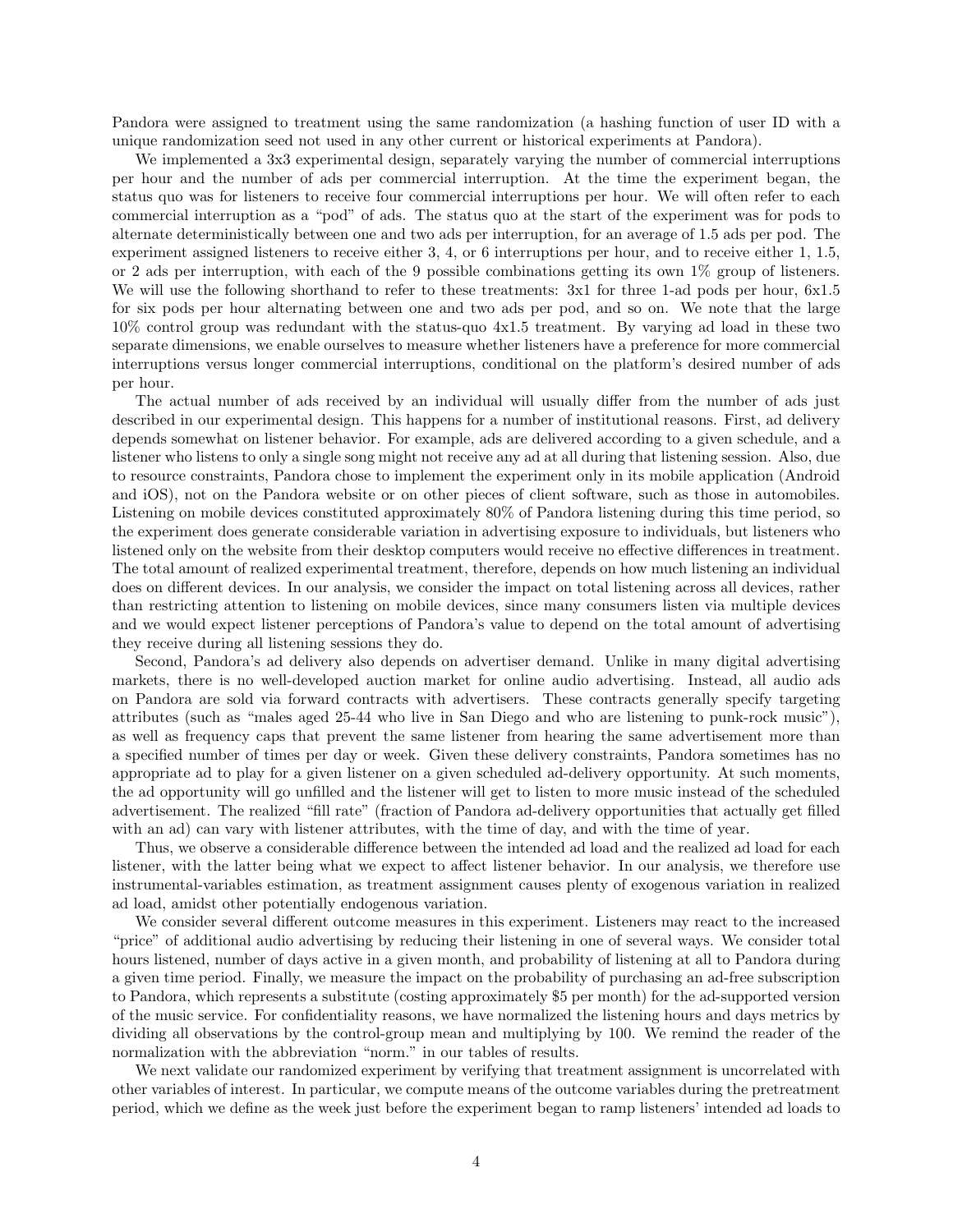|                        | Control     | Lowest Ad Load | Highest Ad Load |
|------------------------|-------------|----------------|-----------------|
| Total Hours (norm.)    | 100.000     | 100.209        | 99.919          |
|                        | (0.067)     | (0.211)        | (0.211)         |
| Days Active (norm.)    | 100.000     | 100.207        | 99.963          |
|                        | (0.030)     | (0.096)        | (0.096)         |
| Audio Ads per Hour     | 4.606       | 4.611          | 4.612           |
|                        | (0.001)     | (0.004)        | (0.004)         |
| Audio Ads per Pod      | 1.121       | 1.122          | 1.121           |
|                        | (0.000)     | (0.001)        | (0.001)         |
| Audio Ad Pods per Hour | 3.568       | 3.573          | 3.575           |
|                        | (0.001)     | (0.004)        | (0.004)         |
| Percent Paid Users     | 0.133       | 0.122          | 0.142           |
|                        | (0.002)     | (0.005)        | (0.006)         |
| Percent Male           | 45.310      | 45.239         | 45.222          |
|                        | (0.024)     | (0.075)        | (0.074)         |
| Sample Size            | 4, 468, 930 | 446, 142       | 446,590         |

Table 1: Pretreatment Period Summary Statistics (Means and Standard Errors)

 $***p<sub>0.001</sub>, **p<sub>0.01</sub>, *p<sub>0.05</sub>$ 

the desired levels. Table 1 displays comparisons of the outcome variables for the two treatment groups with the highest  $(6x2)$  and lowest  $(3x1)$  ad loads, showing that the variables are fairly similar across treatment groups. We next perform a  $\chi^2$  test for the equality of these means over all ten of the treatment groups (nine plus control, where control receives the same treatment as the 4x1.5 treatment group). As can be seen in table 2, each of these tests fail to reject the null hypothesis of equality at the 5% level, giving us a successful randomization check.

Table 2:  $\chi^2$  Test for Equality of Means Across All Treatment Groups, Pretreatment Period

|                        | Test Stat. | P Value |
|------------------------|------------|---------|
| Total Hours            | 6.848      | 0.653   |
| Days Active            | 8.467      | 0.488   |
| Audio Ads per Hour     | 11.347     | 0.253   |
| Audio Ads per Pod      | 3.953      | 0.915   |
| Audio Ad Pods per Hour | 14.979     | 0.092   |

Table 3 shows the means of the amount of treatment received between June 2014 and March 2016<sup>3</sup> for the highest and lowest treatment groups  $(6x2 \text{ and } 3x1)$  compared with the control  $(4x1.5)$ . We see that treatment assignment does, as intended, manipulate the realized ad load. The highest treatment group receives 37% more ads per pod and 33% more pods per hour than the lowest treatment group, for a total of 80% more ads per hour. For reference, the last row of the table shows the mean ad capacity per hour, or the number of audio ads that listeners would have received if every ad opportunity were filled by an advertiser. These numbers differ from the intended ad load numbers  $(6x2=12, 4x1.5=6,$  and  $3x1=3$ ) for several reasons having to do with the details of ad serving on Pandora. For example, listening sessions of different lengths can result in different numbers of ads per hour due to the details of the timing of ads. The most notable reason for differences is that the experiment manipulated advertising only for those listening via mobile apps, not for those listening via the Pandora website.

Figure 1 shows how the amount of treatment varies from one week to the next. This time series plot

 $3$ Technically, the experiment ended on April 7, 2016. We use the final 30 days of the experiment as our outcome period. In the remainder of this paper, we will use "final month" as shorthand for this outcome period, March 8 to April 7, 2016.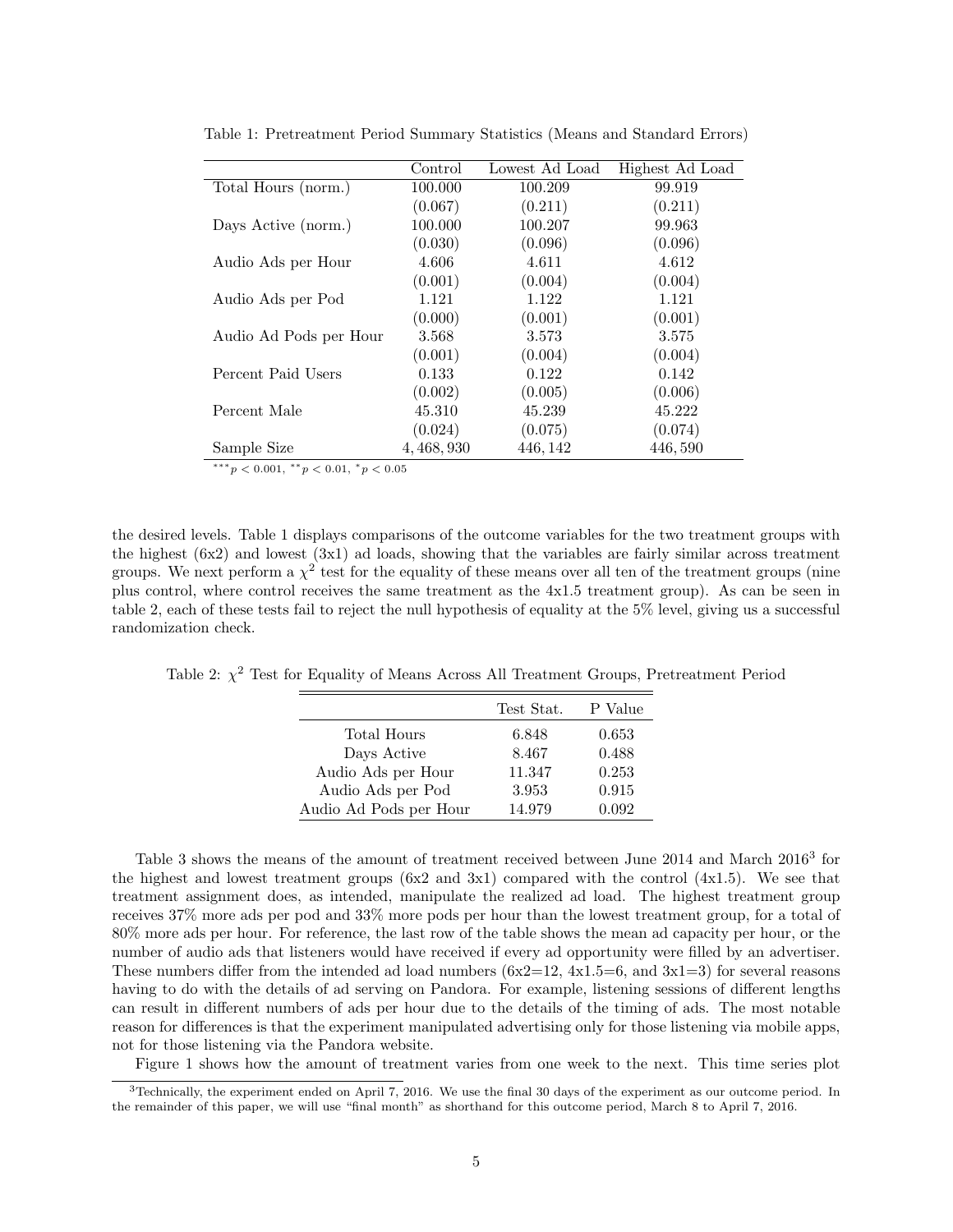

 $\cdot$  - Lowest Ad Load - - Highest Ad Load

Figure 1: Realized Mean Ad Load per Hour by Treatment Group



Figure 2: Mean Final Month Ad Load by Place of Residence, Highest Intended Treatment Group

|                        | Control    | Lowest Ad Load | Highest Ad Load |
|------------------------|------------|----------------|-----------------|
| Audio Ads per Hour     | 3.916      | 2.968          | 5.383           |
|                        | (0.001)    | (0.002)        | (0.002)         |
| Audio Ads per Pod      | 1.253      | 1.077          | 1.453           |
|                        | (0.000)    | (0.000)        | (0.002)         |
| Audio Ad Pods per Hour | 3.147      | 2.777          | 3.694           |
|                        | (0.001)    | (0.003)        | (0.002)         |
| Ad Capacity per Hour   | 5.479      | 3.719          | 8.443           |
|                        | (0.001)    | (0.002)        | (0.004)         |
| Sample Size            | 17,001,948 | 1,696,644      | 1,701,412       |

Table 3: Treatment Period Summary Statistics

 $\frac{1}{x^{n*}} p < 0.001, \, \frac{x}{p} < 0.01, \, \frac{x}{p} < 0.05$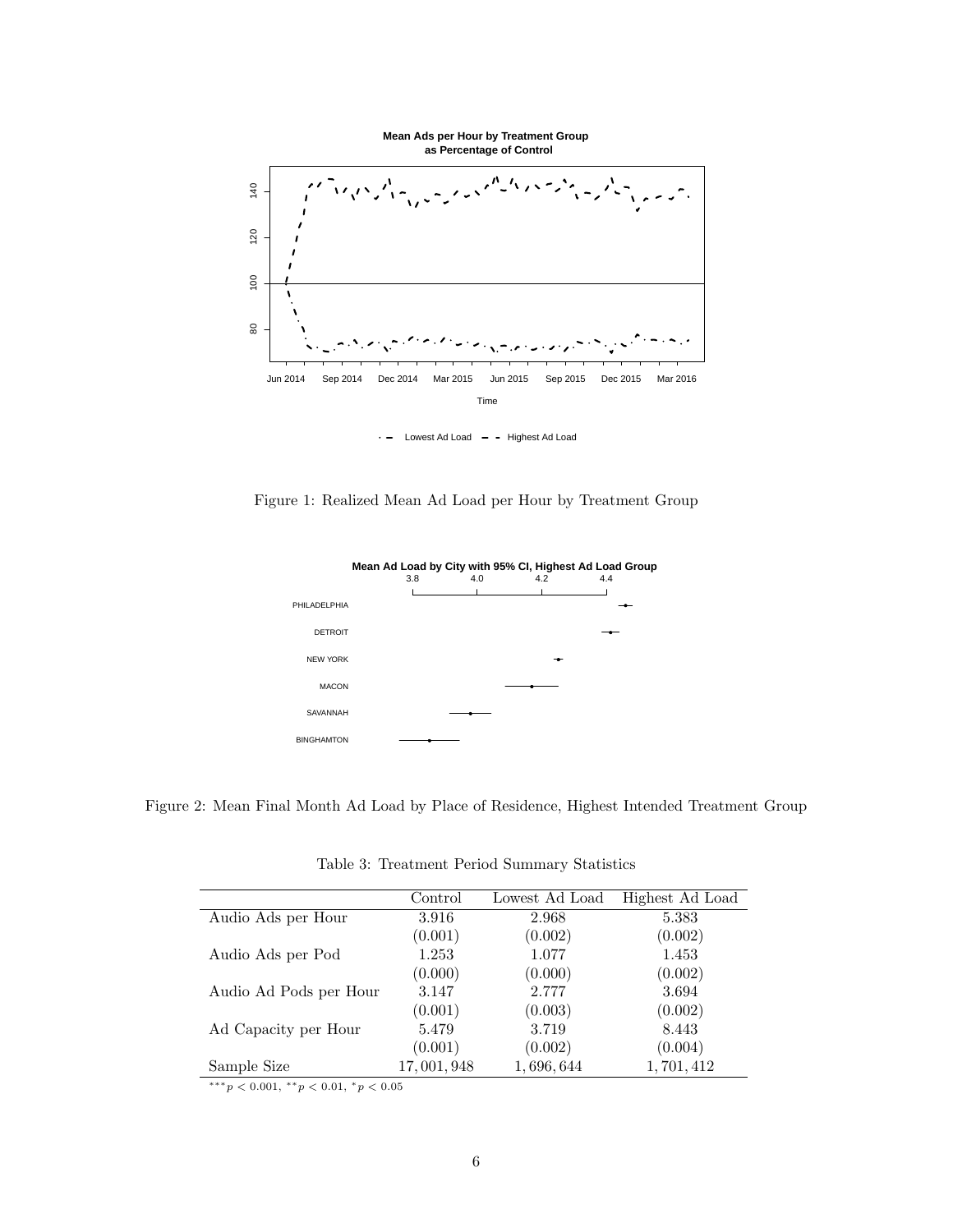

Figure 3: Distribution of Ad Load, Highest Intended Treatment Group

shows the amount of ad-load treatment received by the highest (6x2) and lowest (3x1) treatment groups, divided by the ad load of the control group. We point out two key features. First, the experiment was designed to ramp up slowly over a period of six weeks, visible at the left side of the graph, in case listeners would find a sudden increase in ads to be jarring. Second, the amount of treatment-control difference varies somewhat over time, since realized ad load differs from intended ad load in a way that depends on advertiser demand. In particular, we can see that the treatment effect is a bit higher in December than it is in January, because advertiser demand is very high in December and relatively low in January.

While we will use the experiment to identify differences in listening behavior across treatment groups, it is interesting to note that there also exists considerable variation in ad load within each treatment group. Advertisers' demand varies, for example, by different ages, genders, and cities of residence (DMAs). Figure 2 illustrates the variation in realized ad load across six randomly selected cities, within the highest treatment group. The overall distribution of realized treatment within this treatment group can be seen in Figure 3.

# 3 Measuring the Sensitivity of Listeners to Advertising

Figure 4 plots the number of hours listened each week in the highest and lowest ad-load treatments, each relative to the control group. Total hours listened diverges relatively gradually from that of the control group, with the highest ad-load treatment group gradually listening fewer and fewer hours relative to control, while the lowest ad-load group gradually listens more and more hours. Figure 5 shows that this gradual change also holds true for the number of listeners actively listening to Pandora each week. By the end of the experiment, the highest treatment group has 2% fewer active listeners than control, while the lowest treatment group has 1% more listeners than control. Most importantly, we see in both graphs of the weekly treatment effect how important it is that we ran the experiment for over a year. In both graphs, we see that the treatment effect grows over the course of an entire year, stabilizing for the most part only after 12-15 months of treatment. Table 4 shows that the treatment assignment impacted the total hours and active days in a fashion consistent with theory (i.e. users who were exposed to a higher ad load listened for fewer hours relative to the control, while those who were exposed to a lower ad load listened to more hours). We verify the difference in the outcome variables and treatment over the final month by running a  $\chi^2$  test for equality of means between all the treatment groups. Table 5 shows that we reject the null hypothesis of equality of means for all the outcome variables; the impact of experimentally varying treatment assignment is significant.

The experimental design allows us to measure the changes in listener behavior due to changes in the number of audio ads they receive. Figure 6 shows the estimated demand curve for Pandora listening in the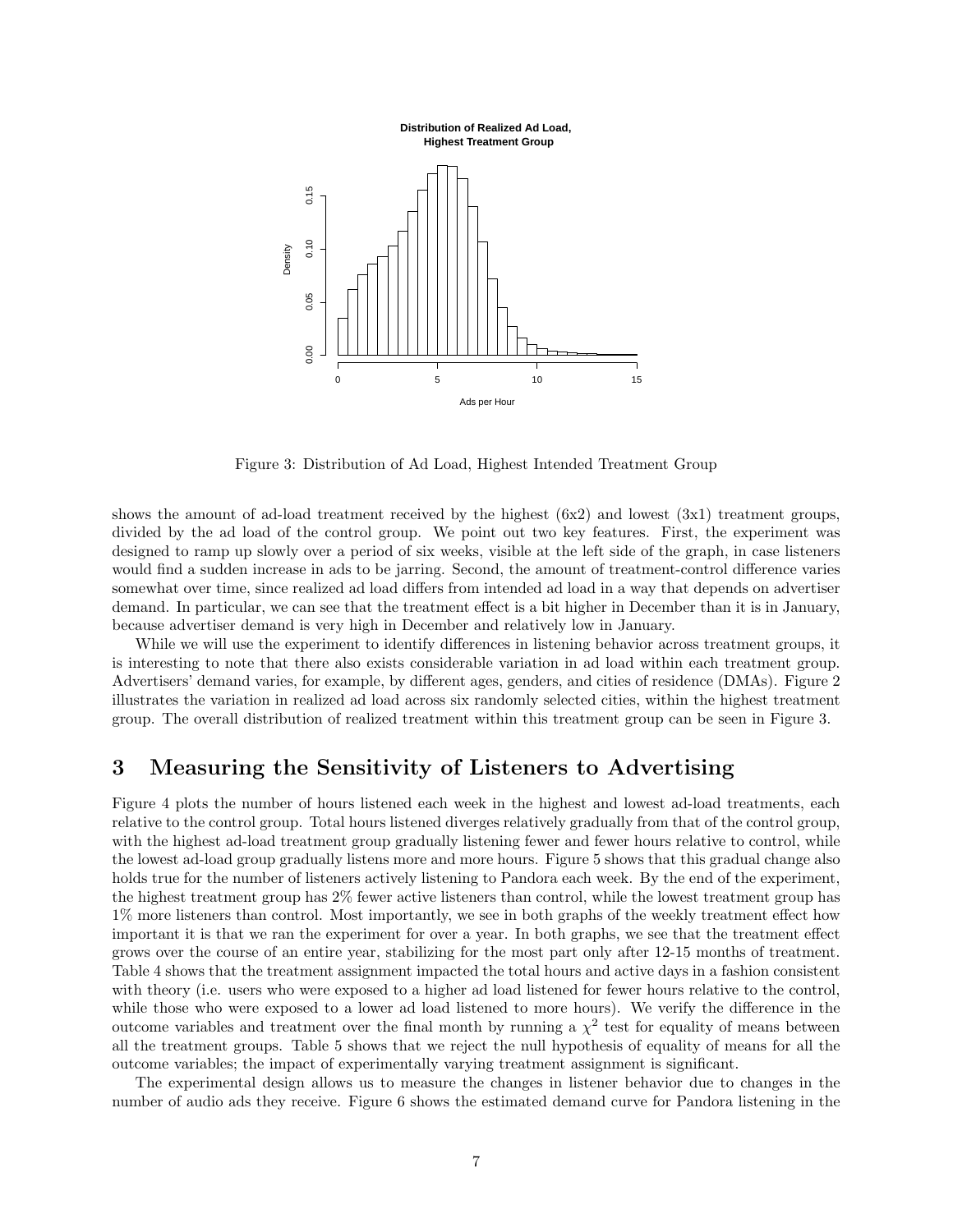|                        | Control      | Lowest Ad Load | Highest Ad Load |
|------------------------|--------------|----------------|-----------------|
| Total Hours (norm.)    | 100.000      | 101.573        | 97.221          |
|                        | (0.066)      | (0.209)        | (0.206)         |
| Days Active (norm.)    | 100.000      | 101.661        | 97.421          |
|                        | (0.042)      | (0.135)        | (0.132)         |
| Ad Capacity per Hour   | 5.013        | 3.335          | 8.078           |
|                        | (0.001)      | (0.002)        | (0.003)         |
| Audio Ads per Hour     | 3.402        | 2.541          | 4.824           |
|                        | (0.001)      | (0.002)        | (0.003)         |
| Audio Ads per Pod      | 1.219        | 1.047          | 1.433           |
|                        | (0.000)      | (0.000)        | (0.001)         |
| Audio Ad Pods per Hour | 2.770        | 2.418          | 3.303           |
|                        | (0.000)      | (0.001)        | (0.002)         |
| Percent Paid Users     | 1.342        | 1.208          | 1.540           |
|                        | (0.003)      | (0.008)        | (0.009)         |
| Percent Male           | 46.696       | 46.629         | 46.653          |
|                        | (0.012)      | (0.037)        | (0.037)         |
| Sample Size            | 18, 595, 079 | 1,858,453      | 1,858,536       |

Table 4: Final Month Summary Statistics

 $\frac{1}{x^{n+1}}$  +  $\frac{1}{x^{n+1}}$  +  $p < 0.001$ ,  $\frac{1}{x}$  +  $p < 0.01$ ,  $\frac{1}{x}$  +  $p < 0.05$ 

Table 5:  $\chi^2$  Test for Equality of Means Across All Treatment Groups, Final Month

|                        | Test Stat.   | P Value |
|------------------------|--------------|---------|
| Total Hours            | 389.68       |         |
| Days Active            | 803.03       |         |
| Ad Capacity per Hour   | 3,004,959.00 |         |
| Audio Ads per Hour     | 820, 072.00  |         |
| Audio Ads per Pod      | 1,679,016.00 |         |
| Audio Ad Pods per Hour | 448,024.00   |         |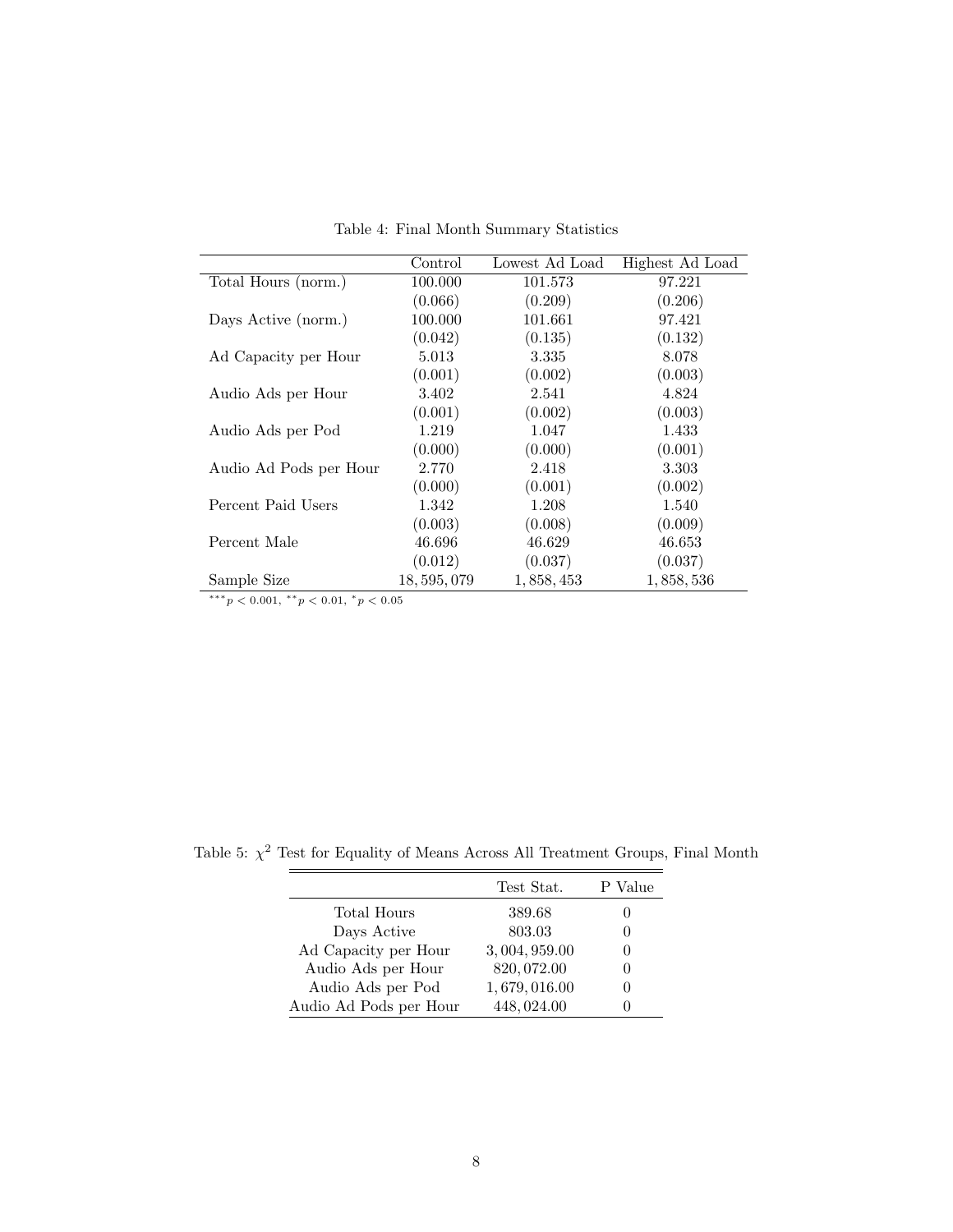

Lowest Ad Load  $-$  - Highest Ad Load

Figure 4: Mean Total Hours Listened by Treatment Group



 $\cdot$  - Lowest Ad Load - - Highest Ad Load

Figure 5: Mean Weekly Unique Listeners by Treatment Group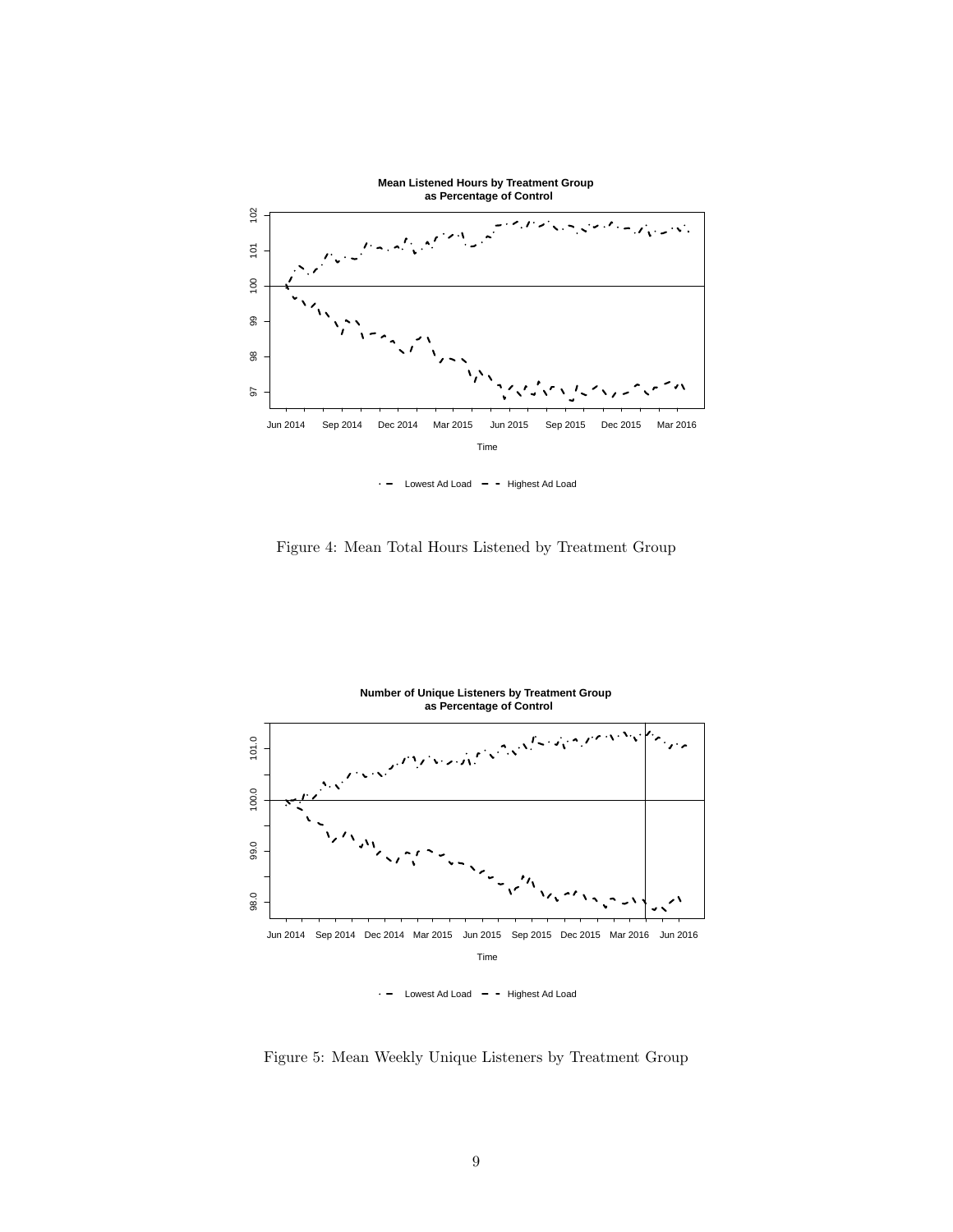final month of the experiment, as a function of the number of ads per hour received during the previous 21 months of treatment. Each of the nine treatment groups and the control group are plotted as a single point. We can see that this demand curve is strikingly linear, much like the simplified demand curves plotted in principles-of-economics textbooks. Since none of the points deviates very much from the best-fit line, we infer that the number of pods per hour and the number of ads per pod have only second-order impacts on listening behavior, with ads per hour being the first-order explanatory variable. We will return to this question below with an explicit model.

The best-fit line displayed in Figure 6 is the result of two-stage-least-squares (2SLS) estimation. We use 2SLS instead of ordinary least squares (OLS) because we don't have complete control over treatment, for the variety of reasons discussed above, so that the realized ad load (number of ads per hour, aka "price") differs from what the experiment set as the intended maximum ad load. Here, the first stage regresses the realized ad load on nine treatment dummy variables, which simply estimates the mean realized ad load in each treatment group, as illustrated by the horizontal coordinates in Figure 6. The main equation (the second stage) regresses the outcome variable (hours listened in the final month) on the realized ad load, where the first stage causes us to use the mean ad load for each group (rather than the ad load for each individual) as the regressor. The first stage guarantees that we exploit only the experimental differences between groups to identify the causal effects, removing all within-group variation that might yield spurious correlation - for example, urban listeners might both receive more ads and listen fewer hours, on average, than rural listeners, even though this correlation is not at all causal. In addition to hours listened, we also consider the effects of treatment on several other outcome measures from the final month of the experiment.

**Model 1 (Simple IV)** Let  $y_i$  denote total listening hours or days for listener i in the final month. The regression model we run is given by:

$$
y_i = \beta_0 + \widehat{\frac{ads}{hours}}_i \beta_1 + \varepsilon_i
$$
  

$$
\frac{ads}{hours}_i = TG'_i \gamma + \eta_i
$$
 (1)

Table 6: IV, Effect of Number of Audio Ads per Hour on Outcomes (Outcomes Normalized by Control Group Mean)

|                          | Total Hours                                         | <b>Active Days</b> |
|--------------------------|-----------------------------------------------------|--------------------|
| (Intercept)              | $108.1515***$                                       | $107.6380***$      |
|                          | (0.3975)                                            | (0.2563)           |
| $\frac{ads}{hour}$       | $-2.0806***$                                        | $-1.9444***$       |
|                          | (0.0993)                                            | (0.0641)           |
| $R^2$                    | 0.0000                                              | 0.0000             |
| Adj. $R^2$               | 0.0000                                              | 0.0000             |
| Num. obs.                | 32,136,444                                          | 32,136,444         |
| ***<br>**<br>$\sim$ 0.00 | $\sim$ $\sim$ $\sim$ $\sim$<br>$\sim$ $\sim$ $\sim$ |                    |

 $\gamma p < 0.001$ ,  $\gamma p < 0.01$ ,  $\gamma p < 0.05$ 

The 2SLS parameter estimates and standard errors are given in Table 6; we use heteroskedasticity-robust (White) standard errors when reporting all regression results in this paper. As shown in Figure 6, the number of hours listened is a linearly decreasing function of the number of ads per hour during the treatment period.<sup>4</sup> The second column of the Table 6 shows that the number of days listened is similarly decreasing in the ad load (or price of listening). The slope coefficients show us that an increase in the advertising load by one audio advertisement per hour of listening results in mean listening time decreasing by  $2.08\% \pm 0.19\%$ , and the number of active listening days decreasing by  $1.94\% \pm 0.13\%$  decrease). We note that the large size of our

<sup>4</sup>The linearity was quite clear in Figure 6, but we also checked the specification by adding a quadratic ad-load term or a logarithmic ad-load term to the linear term in the regression. Unsurprisingly, both specifications produced small and statistically insignificant coefficients on the nonlinear terms.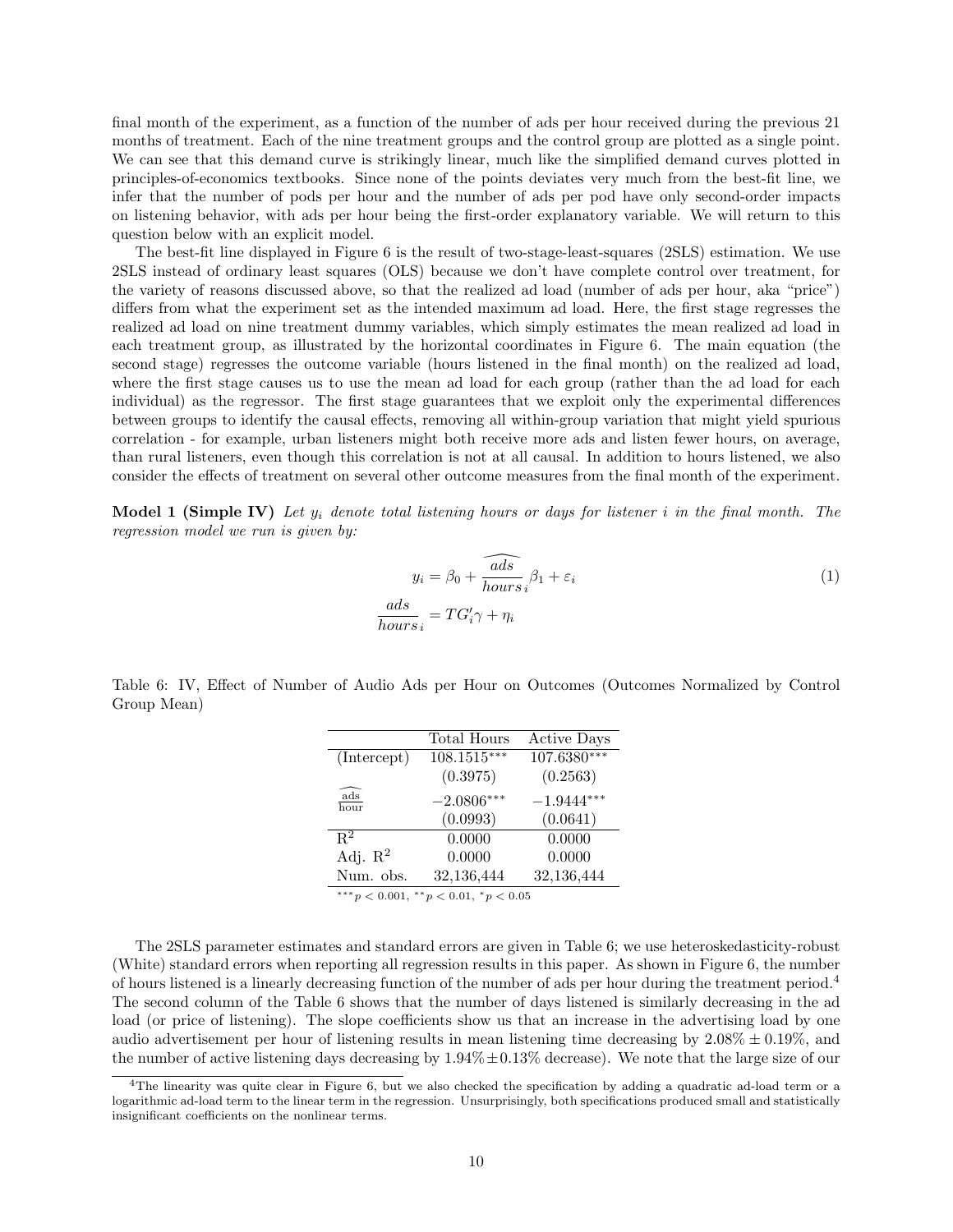|                                                | Hours         | Hours/Active Day | Days/Active Listener | Last Mon. Active |
|------------------------------------------------|---------------|------------------|----------------------|------------------|
| (Intercept)                                    | $108.1515***$ | $101.2603***$    | $103.2546***$        | $104.0760***$    |
|                                                | (0.3975)      | (0.2098)         | (0.1731)             | (0.1734)         |
| $\widehat{\frac{\mathrm{ads}}{\mathrm{hour}}}$ | $-2.0806***$  | $-0.3550***$     | $-0.9147***$         | $-1.0306***$     |
|                                                | (0.0993)      | (0.0575)         | (0.0472)             | (0.0440)         |
| $\mathbf{R}^2$                                 | 0.0000        | 0.0000           | 0.0000               | 0.0000           |
| Adj. $R^2$                                     | 0.0000        | 0.0000           | 0.0000               | 0.0000           |
| Num. obs.                                      | 32,136,444    | 13,157,034       | 13,157,034           | 32,136,444       |

Table 7: IV, Effect of Audio Ads per Hour on Overall Listening and Listening Intensity in the Final Month (Outcomes Normalized by Control Group Mean)

∗∗∗p < 0.001, ∗∗p < 0.01, <sup>∗</sup>p < 0.05

experiment achieves considerable precision: the width of each 95% confidence interval is less than one-fifth the size of the point estimate.

Does this decrease in total listening come from shorter sessions of listening, or from a lower probability of listening at all? To answer this question, Table 7 breaks the decrease in total hours down into three components: the number of hours listened per active day, the number of active days listened per active listener, and the probability of being an active listener at all in the final month of the experiment. We have normalized each of these three variables so that the control group mean equals 100, so each of these treatment effects can be interpreted as a percentage difference from control. We find the percentage decrease in hours per active day to be approximately 0.36%, the percentage decrease in days per active listener to be 0.91%, and the percentage decrease in the probability of being an active listener in the final month to be 1.03%. These three numbers sum to 2.30%, which is approximately equal to the 2.08% percentage decline we already calculated for total hours listened.  $5$  This tells us that approximately 15% of the decline in the hours in the final month is due to a decline in the hours per active day, 40% is due to a decline in the days per active listener, and 45% is due to a decline in the number of listeners active at all on Pandora in the final month. In other words, nearly half the treatment effect can be ascribed to the permanent loss of a listener, while approximately forty percent consists of a reduction in the number of days listened, and the remainder consists of reductions in the number of hours listened. We find it interesting that all three of these margins see statistically significant reductions, though the vast majority of the effect involves fewer listening sessions rather than a reduction in the number of hours per session.

### 3.1 Causality from Experimental Versus Observational Data

How valuable is the variation generated by this experiment? Since it can be difficult to convince decisionmakers to run experiments on key economic decisions, and it consumes engineering resources to implement such an experiment properly, could we have done just as well by using observational data? To investigate this question, we re-run our analysis using only the 17 million listeners in the control group, since they were untouched by the experiment in the sense that they received the default ad load. In the absence of experimental instrumental variables, we run the regression based on naturally occurring variation in ad load, such as that caused by higher advertiser demand for some listeners than others. The results are found in Table 8. We find that the endogeneity of the realized ad load (some people get more ad load due to advertiser demand, and these people happen to listen more than people with lower advertiser demand) causes us to

$$
\frac{(X+\partial X)(Y+\partial Y)-XY}{XY}=\frac{\partial X}{X}+\frac{\partial Y}{Y}+\frac{\partial XY}{XY}\approx\frac{\partial X}{X}+\frac{\partial Y}{Y}
$$

 $5$ These three outcomes - hours per active day, days per active listener, and the probability of a listener being active - can be multiplied together to produce the total hours listened. Therefore, the sum of their percentage changes should equal the percentage change for the total hours. This arises from the fact that, for small changes, the percent change in a product is approximately the sum of the percentage changes:

The small disagreement between our two reported numbers likely results from the fact that the changes in ad load are not small ones.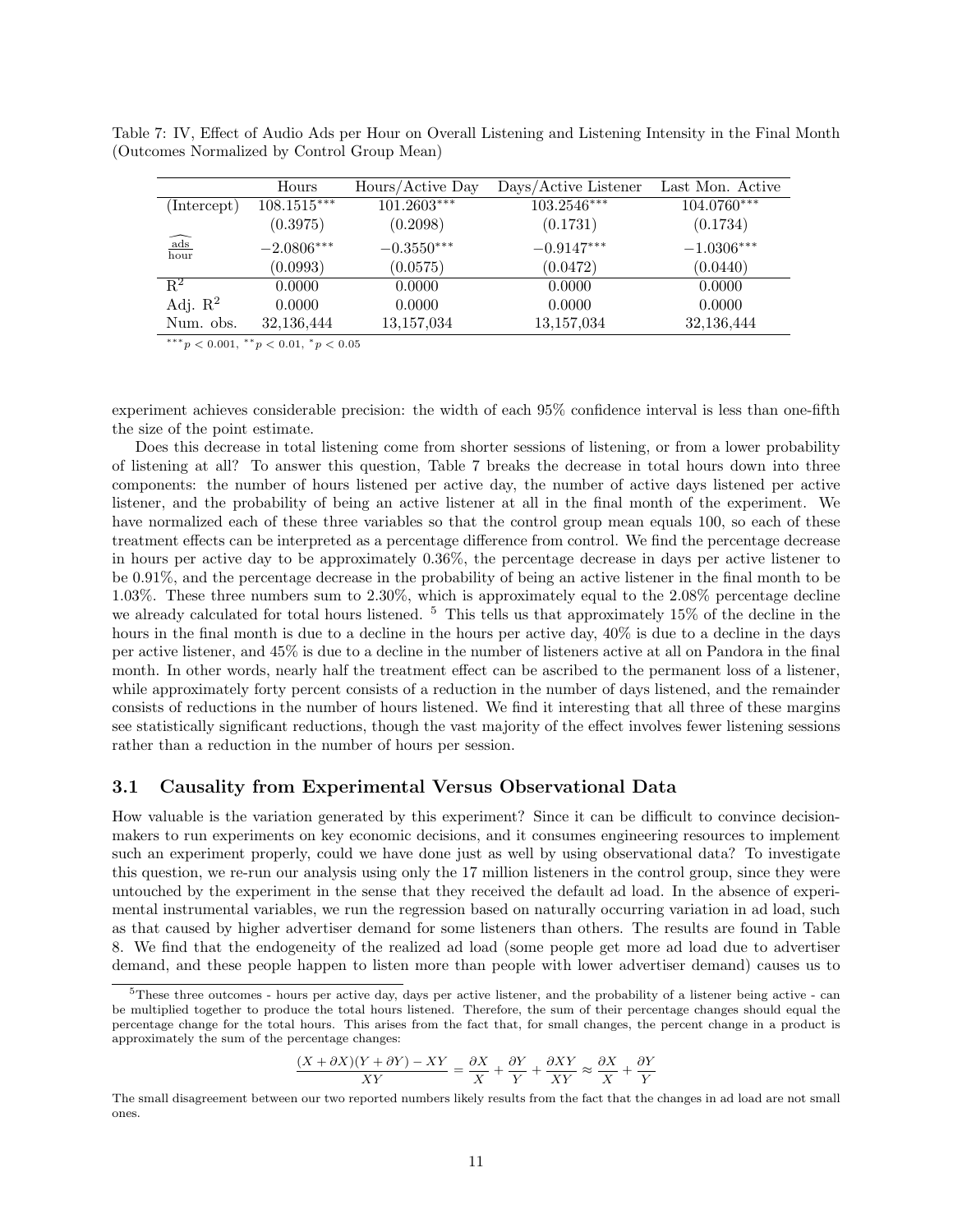



Figure 6: Impact of Ad Load on Final Month Hours per Listener, By Treatment Group

overestimate the true causal impact of ad load by a factor of 3. The coefficients for the analysis of the number of listening hours and the number of active days both show this endogeneity bias, if we compare Table 8 to Table 6.

|                                                | Total Hours   | <b>Active Days</b> |  |
|------------------------------------------------|---------------|--------------------|--|
| (Intercept)                                    | $125.8813***$ | $121.1300***$      |  |
|                                                | (0.1119)      | (0.0670)           |  |
| $\frac{ads}{hour}$                             | $-6.6023***$  | $-5.3903***$       |  |
|                                                | (0.0182)      | (0.0112)           |  |
| $R^2$                                          | 0.0034        | 0.0055             |  |
| Adj. $\mathbb{R}^2$                            | 0.0034        | 0.0055             |  |
| Num. obs.                                      | 16,910,897    | 16,910,897         |  |
| *** $p < 0.001$ , ** $p < 0.01$ , * $p < 0.05$ |               |                    |  |

Table 8: Endogenous Regression: Outcomes on Ad Load (Outcomes Normalized by Control Group Mean)

# 4 Increased Demand for a Substitute: Ad-Free Subscriptions

Another important effect of an increase in ad load is to cause some listeners to switch to the ad-free version of Pandora, which was called Pandora One and priced at \$4.99 per month during the period of the experiment. We measure this effect in Table 9, where the binary outcome is the listener's subscription status on the last day of the experiment. This 2SLS regression measures how this outcome depends on ads per hour, with the additional covariate of subscription status at the beginning of the experiment. Recall that we study only the set of individuals who did at least some ad-supported listening during the experiment, so any listeners in this dataset who were subscribers at the beginning of the experiment must have allowed their subscriptions to lapse at some point during the experiment. Even for this set of individuals, we see that those who had paid subscriptions on the first day of the experiment were 33 percentage points more likely to be a subscriber at the end than those who didn't subscribe at the beginning of the experiment. For each additional one ad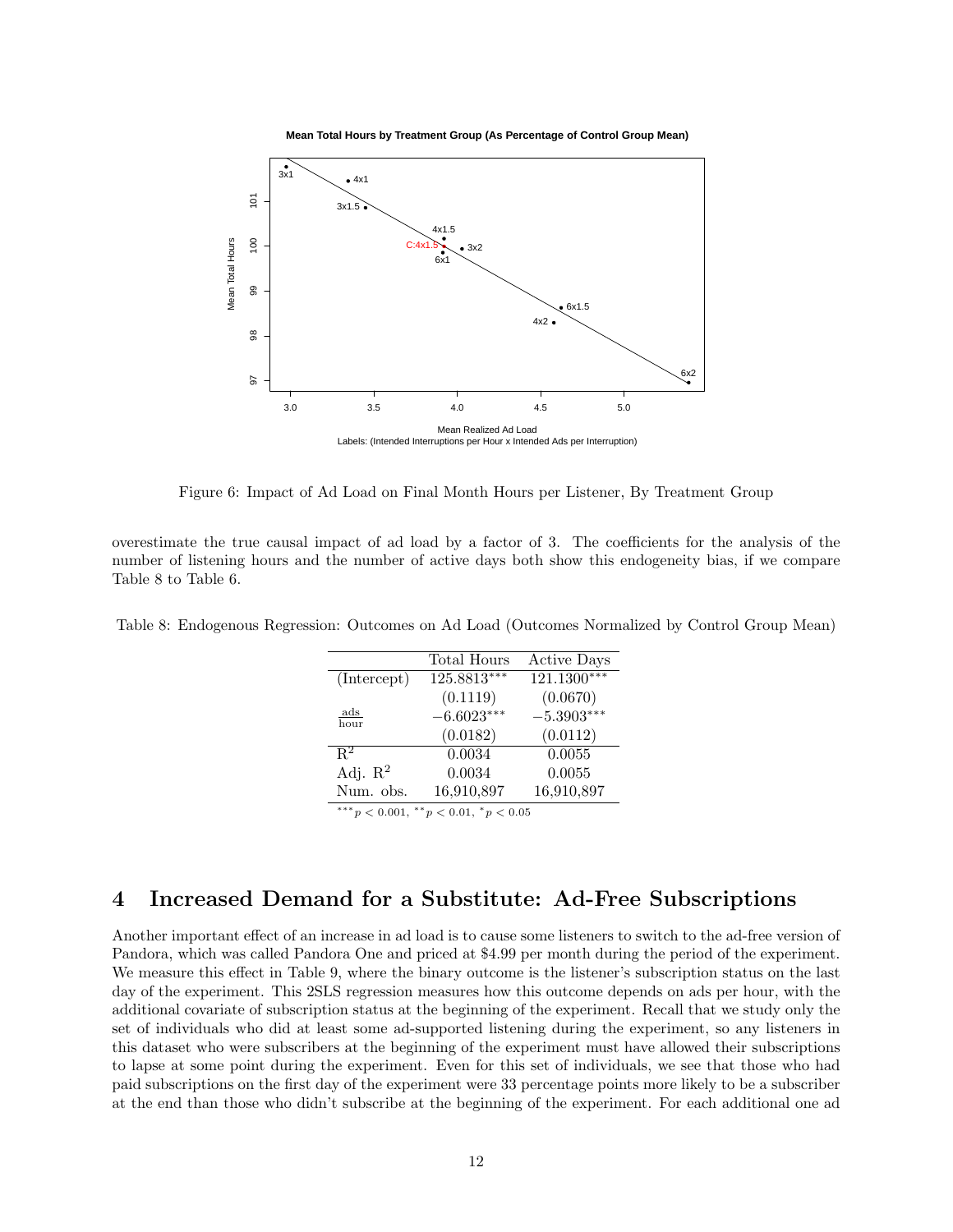|                         | Listener Churn | Subscriber at End |
|-------------------------|----------------|-------------------|
| (Intercept)             | $0.5127***$    | $0.0044***$       |
|                         | (0.0007)       | (0.0002)          |
| Subscriber At           | $-0.0182***$   | $0.3314***$       |
| Start                   | (0.0009)       | (0.0008)          |
| $\widehat{ads}$<br>hour | $0.0038***$    | $0.0015***$       |
|                         | (0.0002)       | (0.0000)          |
| $R^2$                   | 0.0000         | 0.0803            |
| Adj. $\mathbb{R}^2$     | 0.0000         | 0.0803            |
| Num. obs.               | 32,136,444     | 32,136,444        |

Table 9: IV, Effect of Ad Load per Hour on Listener Churn and Pandora One Subscription

 $***p<0.001,$   $**p<0.01,$   $p<0.05$ 

per hour during the experiment, we see a 0.15 percentage point increase in the probability of being a paid subscriber at the end of the experiment. Multiplying by the subscription fee of \$5 per month, we see that Pandora picks up additional monthly subscription revenue of approximately 0.75 cents per listener for each increase of one ad per hour (minus payment-processing costs). This turns out to be considerably smaller than the effects on advertising revenue implied by the demand-curve estimates above.

It is also instructive to compare the magnitude of this result to the similar coefficient for the probability of listening at all in the final month of the experiment, in the last column of Table 7. There we see an estimated decrease of 0.42%, for each one ad per hour, in the probability of listening at all in the final month, which is nearly three times as large as the estimate for the ad-free subscription probability. In other words, for each listener converted to a subscription by increased ad load, three more listeners leave Pandora entirely.

# 5 Heterogeneous Treatment Effects By Age

Next we look at heterogeneous treatment effects. Pandora most commonly uses four different age categories (13-17, 18-24, 25-54, 55+) when analyzing listeners, corresponding largely to different demographic segments of interest to advertisers. We look for differences in treatment effects across age groups by allowing the coefficients in each regression to vary by age.<sup>6</sup>

**Model 2 (Demographic IV)** Let  $y_i$  denote total listening hours or days in the final month. Let Demo<sub>i</sub> denote a vector of dummy variables corresponding to the demographic groups a given individual belongs to. The Demographic-specific regression model we run is given by:

$$
y_i = Demo_i\beta_0 + \widehat{\frac{ads}{hours}}_i \cdot Demo_i\beta_1 + \varepsilon_i
$$
  

$$
\frac{ads}{hours} = TG_i \cdot Demo_i\gamma + \eta_i
$$
 (2)

Figures 7 and 8 summarize the heterogeneous treatment effects of increasing the ad load on the number of hours listened and the number of days listened in the final month. We see that the middle age groups listen more baseline hours than the oldest and youngest age groups, but the slope (the reduction in number of listening hours due to increased ad load) is quite similar across age groups.

More interesting results come from analyzing the heterogeneous treatment effects on subscription behavior, which we can see in Table 10. The first column shows that both the baseline probability and the

<sup>&</sup>lt;sup>6</sup>We actually allowed the coefficients to vary both by age and gender, but found that gender differences were negligible. We also allowed treatment effects to vary by city of residence, looking at the twenty largest DMAs, but found no statistically significant differences, as within-city variation appears to be large compared to between-city variation. We have chosen to report only the most interesting heterogeneous treatment effects we found, which are those by age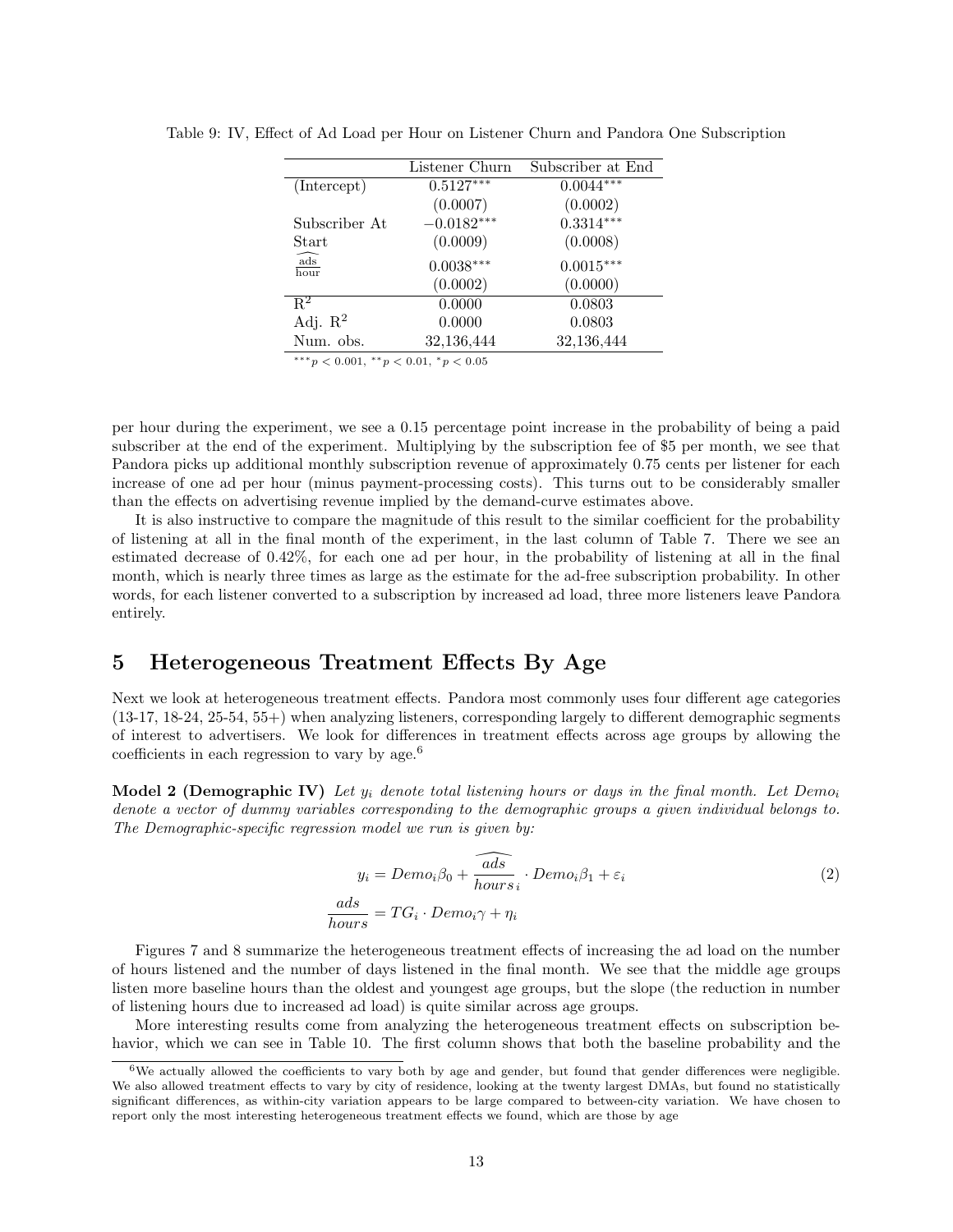|                                      | Listener Churn | Subscriber at End |
|--------------------------------------|----------------|-------------------|
| Age: $13-17$                         | $0.6155***$    | 0.0004            |
|                                      | (0.0045)       | (0.0004)          |
| Age: 18-24                           | $0.5445***$    | $0.0019***$       |
|                                      | (0.0016)       | (0.0003)          |
| Age: 25-54                           | $0.4869***$    | $0.0052***$       |
|                                      | (0.0009)       | (0.0002)          |
| Age: $55+$                           | $0.5231***$    | $0.0079***$       |
|                                      | (0.0031)       | (0.0008)          |
| Age: $13-17 \cdot \frac{ads}{hours}$ | 0.0040         | $0.0006**$        |
|                                      | (0.0023)       | (0.0002)          |
| Age: $18-24 \cdot \frac{ads}{hour}$  | $0.0040***$    | $0.0008***$       |
|                                      | (0.0004)       | (0.0001)          |
| Age: $25-54 \cdot \frac{ads}{hour}$  | $0.0038***$    | $0.0016***$       |
|                                      | (0.0002)       | (0.0000)          |
| Age: $55 + \frac{ads}{hours}$        | $0.0028**$     | $0.0023***$       |
|                                      | (0.0010)       | (0.0003)          |
| Subscriber At                        | $-0.0037***$   | $0.3297***$       |
| Start                                | (0.0009)       | (0.0008)          |
| $\overline{\mathrm{R}^2}$            | 0.0049         | 0.0815            |
| Adj. $R^2$                           | 0.0049         | 0.0815            |
| Num. obs.                            | 32,136,444     | 32,136,444        |
|                                      |                |                   |

Table 10: IV Effect of Ad Load per Hour on Listener Churn and Pandora One Subscription by Demographics

 $^{***}p<0.001,~^{**}p<0.01,~^{*}p<0.05$ 



Figure 7: Impact of Ad Load on Final Month Hours per Listener, by Age Groups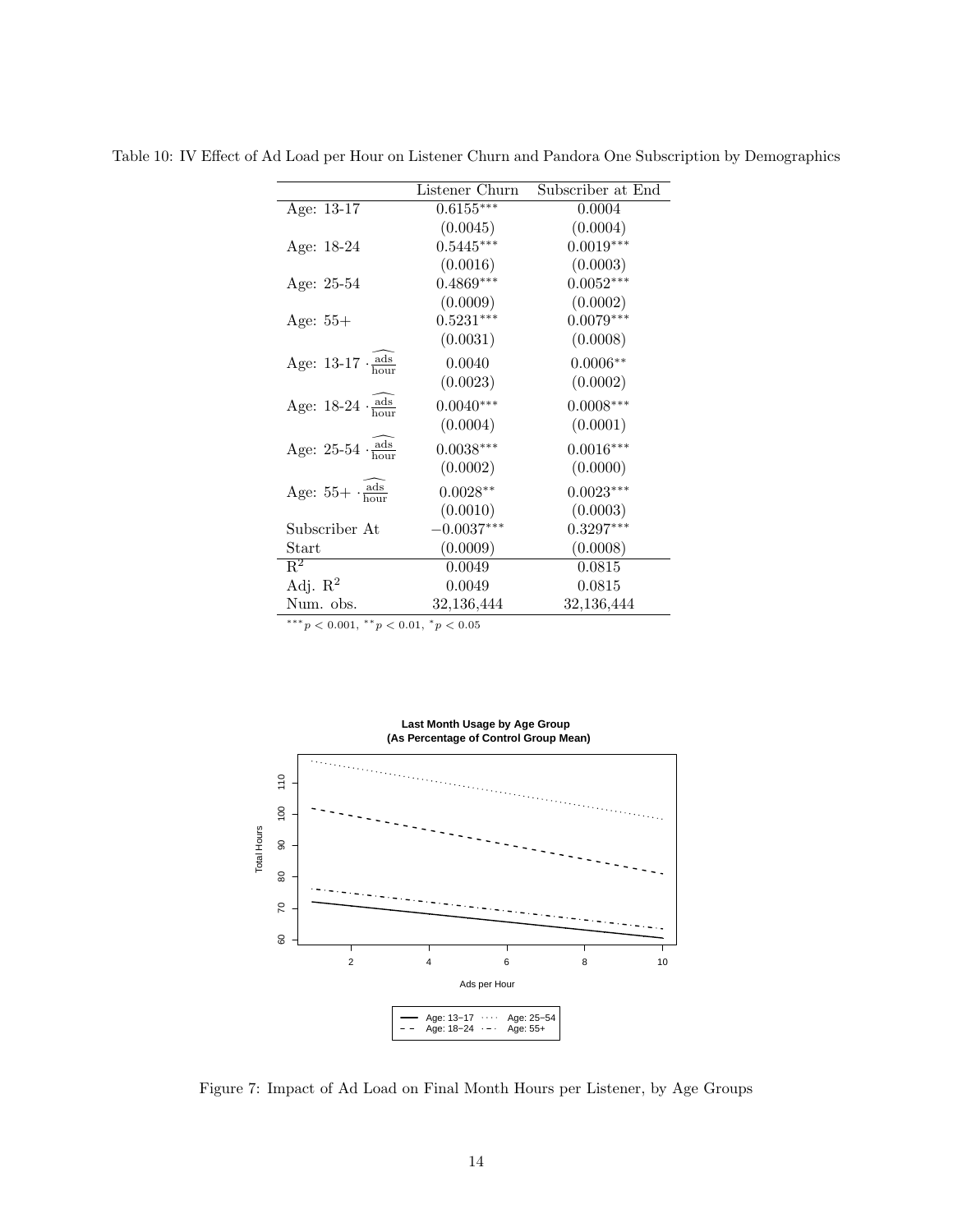

Figure 8: Impact of Ad Load on Final Month Active Days per Listener, by Age Groups

marginal change in probability of holding an ad-free subscription at the end of the experiment are monotonically increasing in age. As before, we include subscription status at the beginning of the experiment as a covariate. We see that listeners over 55 years old are three times as likely as listeners between the ages of 18 and 24 (marginal impact of 0.23% versus 0.08% or less) to react to an increase in ad load by paying for the ad-free service. To the extent that older people have more disposable income, these results are consistent with a positive income elasticity of demand for the ad-free subscription.

For comparison, in the second column of Table 10 we provide a related set of heterogeneous treatment effects, this time for the probability of leaving Pandora altogether. Pandora generally considers itself to have lost a listener (or the listener has "churned" away from the service) if that person has not listened to the service for two months. We therefore define a binary outcome variable equal to 1 if the listener did not listen at all during the last two months of the experiment. This time the treatment effects are monotonically decreasing in age, with less heterogeneity than in the subscription results. The youngest two age groups have coefficients of 0.40%, while the oldest age group has a coefficient of 0.28% for the measured increase in the probability of leaving Pandora for each additional ad per hour. Comparing the two columns of Table 10 shows us that the youngest listeners are far more likely to react to increased ad load by leaving Pandora than by paying for an ad-free subscription (0.40% versus 0.06% for each additional ad per hour). By contrast, listeners over 55 years old are nearly as likely to react by switching to an ad-free subscription as by leaving Pandora altogether (0.23% versus 0.28% for each additional ad per hour).

# 6 The Effect of the Number of Commercial Interruptions

How do consumers react to the number of commercial interruptions, as opposed to merely the number of ads? Recall that the experimental design separately varied two different components of the ad load: the number of pods per hour and the number of ads per pod. Earlier, we noted that the main impact on listening comes through their product, the total number of ads per hour. To see how the number of commercial interruptions matters independently, we add pods per hour as a covariate in our main outcome regressions, with results shown in Table 11.

Model 3 (Ads per Pod vs. Pods per Hour Model) Let  $y_i$  denote total listening hours and days in the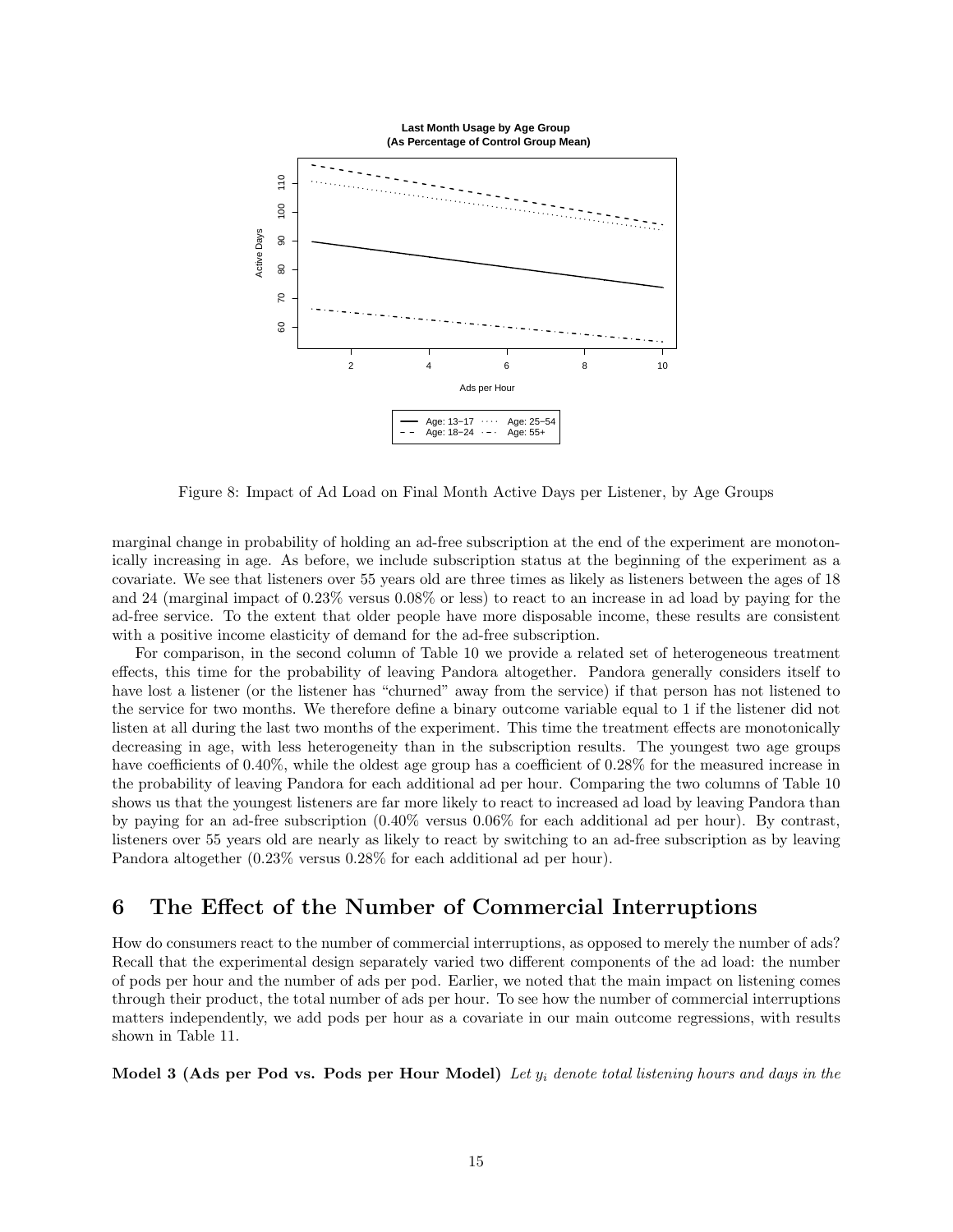|                                                | Total Hours  | <b>Active Days</b> |  |
|------------------------------------------------|--------------|--------------------|--|
| (Intercept)                                    | 108.0645***  | $107.1715***$      |  |
|                                                | (0.5894)     | (0.3802)           |  |
| $_{\rm pods}$<br>hour                          | 0.0507       | 0.2716             |  |
|                                                | (0.2536)     | (0.1637)           |  |
| $\mathrm{ads}$<br>hour                         | $-2.0992***$ | $-2.0438***$       |  |
|                                                | (0.1358)     | (0.0877)           |  |
| $R^2$                                          | 0.0000       | 0.0000             |  |
| Adj. $\mathbb{R}^2$                            | 0.0000       | 0.0000             |  |
| Num. obs.                                      | 32,136,444   | 32,136,444         |  |
| *** $p < 0.001$ ,<br>$** p < 0.01, * p < 0.05$ |              |                    |  |

Table 11: IV, Effect of the Number of Commercial Interruptions, Controlling for the Number of Ads Per Hour (Outcomes Normalized by Control Group Mean)

final month for listener i. The regression model we run is given by:

$$
y_i = \beta_0 + \widehat{\frac{ads}{hours}}_i \beta_1 + \widehat{\frac{pods}{hours}}_i \beta_2 + \varepsilon_i
$$
  

$$
\frac{ads}{hours}_i = TG'_i \gamma_1 + \eta_{1,i}
$$
  

$$
\frac{pods}{hours}_i = TG'_i \gamma_2 + \eta_{2,i}
$$
  
(3)

We find no evidence to suggest that redistributing advertising across more interruptions, conditional on the number of ads per hour being held constant, has any impact on customers' propensity to listen to Pandora. Both key listening outcomes (total hours and number of active days) show a small and statistically insignificant impact of pods per hour, with coefficients of  $0.05\% \pm 0.51\%$  and  $0.27\% \pm 0.33\%$ , respectively. We conclude that the number of commercial interruptions has no explanatory power for listening behavior once we take into account the number of ads per hour. In other words, what really matters to listeners is the total number of ads per hour, not how those ads are distributed across commercial interruptions - at least for the range of values tested here (3 to 6 pods per hour).

# 7 Conclusion

We have reported on the results of an extensive experiment undertaken by Pandora to trace out its consumers' demand curve for Pandora listening as a function of the number of audio ads served. With more than 30 million listeners experiencing one of nine different randomized treatments consistently for a period of 21 months, we have obtained what may be the best estimate of a demand curve ever performed. We found that the quantity of hours listened is strikingly linear in the price (number of ads per hour). By contrast, the number of commercial interruptions per hour (which we varied separately from the number of ads per interruption) has little effect on listening behavior once we have controlled for the number of ads per hour. We decomposed this clear reduction in listening due to increased ad load into three components: 45% due to Pandora listeners stopping their listening entirely, 40% due to active Pandora listeners listening fewer days during the month, and 15% due to listeners listening fewer hours on each day they choose to listen.

Our experiment measured the impact of the experienced quantity of advertising on listening behavior. While this gives us a very relevant demand curve, it is different from the exercise of announcing a new "price" (or advertising quantity) publicly and having it be consistent across consumers. To some people, the latter might seem a better example of what one usually means by a price change. However, giving everyone the same treatment would destroy our ability to measure the effects with a controlled experiment. We demonstrate the importance of using an experiment rather than relying on endogenous observational data,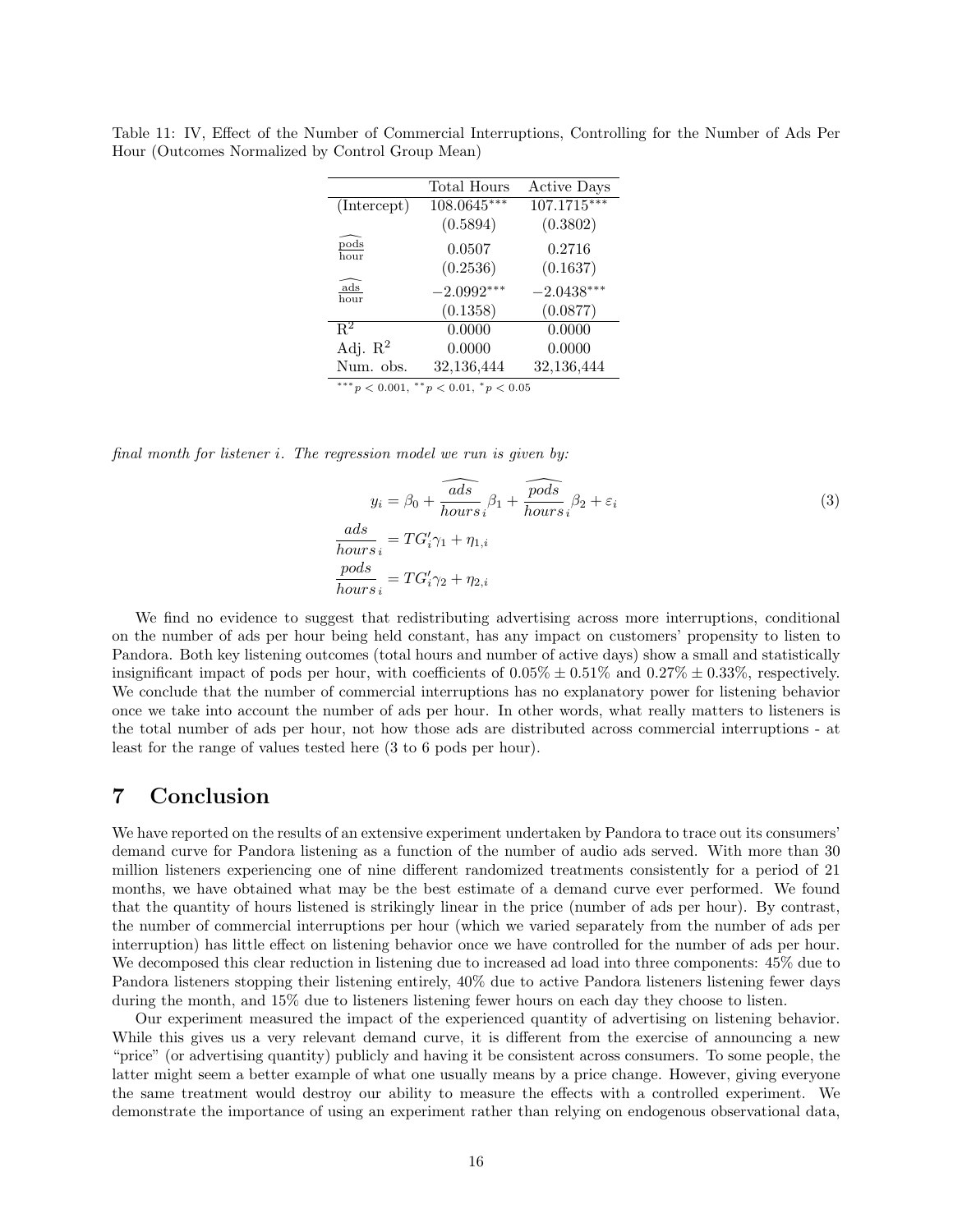as a regression relying only on naturally occurring variation in ad load within the control group produces an estimate three times as large as the truth we obtain with our experiment.<sup>7</sup>

In addition to measuring the downward-sloping demand curve for Pandora ad-supported listening, we also measured the related increase in demand for a substitute: Pandora ad-free subscriptions. The impact on incremental ad-free subscriptions was highly significant, and monotonically increasing in the age of the consumer. The incremental probability of leaving Pandora entirely due to increased ad load is monotonically decreasing in age. These two effects combine so that for the oldest consumers, the incremental probability of switching to an ad-free paid subscription is almost as large as the incremental probability of leaving Pandora altogether.

Our estimates are quite precise, with the slope coefficients in our main outcome regressions having  $t$ statistics of approximately 20 (i.e., point estimates five times larger than the width of their 95% confidence intervals). We also saw that the effects of a change in ad load take at least a year to be fully realized, demonstrating the importance of our having run a long-term experiment. These results go a long way towards helping us understand the science of two-sided markets, as we have managed to describe the behavior of one side of Pandora's advertising business in great detail. To more fully understand the demand for the platform from the advertiser's perspective, we would need to conduct a similar pricing experiment with advertisers. We have begun to contemplate how to run such an experiment, but the experimental design will be much harder, given that the number of advertisers is several orders of magnitude smaller than the number of listeners, and that advertising sales generally take place via bilateral negotiations.

The results are also quite relevant to Pandora's business, as the firm has gained a much better understanding of its listeners through this experiment. Prior to the experiment, Pandora had almost no data on how sensitive its ad-supported listeners were to the level of advertising. Armed with the demand-curve estimates presented here, the company has much better information for deciding appropriate levels of advertising for its audience. The results on heterogeneous treatment effects by age are also quite valuable for understanding the behavior of listeners. Though such experiments have not been common in the past, we hope that firms will conduct more such important experiments in future.

### References

- Ashraf, N., Berry, J., & Shapiro, J. M. (2010). Can higher prices stimulate product use? evidence from a field experiment in zambia. The American Economic Review, 100(5), 2383–2413.
- Berry, J., Fischer, G., & Guiteras, R. P. (2015). Eliciting and utilizing willingness to pay: evidence from field trials in northern ghana. CEPR Discussion Paper No. DP10703.
- Cohen, J. & Dupas, P. (2007). Free distribution or cost-sharing? evidence from a randomized malaria prevention experiment. Brookings Global Economy and Development Working Paper, (11).
- Cohen, P., Hahn, R., Hall, J., Levitt, S., & Metcalfe, R. (2016). Using Big Data to Estimate Consumer Surplus: The Case of Uber. Working Paper 22627, National Bureau of Economic Research.
- Gneezy, A., Gneezy, U., Riener, G., & Nelson, L. D. (2012). Pay-what-you-want, identity, and self-signaling in markets. Proceedings of the National Academy of Sciences of the United States of America, 109(19), 7236–7240.
- Hohnhold, H., O'Brien, D., & Tang, D. (2015). Focus on the long-term: It's better for users and business. In Proceedings 21st Conference on Knowledge Discovery and Data Mining Sydney, Australia.
- Lusk, J., Jaeger, S., MacFie, H., et al. (2010). Experimental auction markets for studying consumer preferences. Consumer-Driven Innovation in Food and Personal Care Products, (195), 332–357.

<sup>7</sup>Note that one potential source of bias in our experiment is word-of-mouth effects. If some listeners stop listening to Pandora because they talk to friends who complain about how many ads they hear on Pandora, then this would cause spillovers between treatment and control, and thereby cause us to underestimate the true causal effects of ad load. We believe such a spillover effect to be negligible on the existing Pandora listeners we study, but we acknowledge the possibility that spillover effects could cause us to estimate consumers to be less sensitive to ad load than they really are.